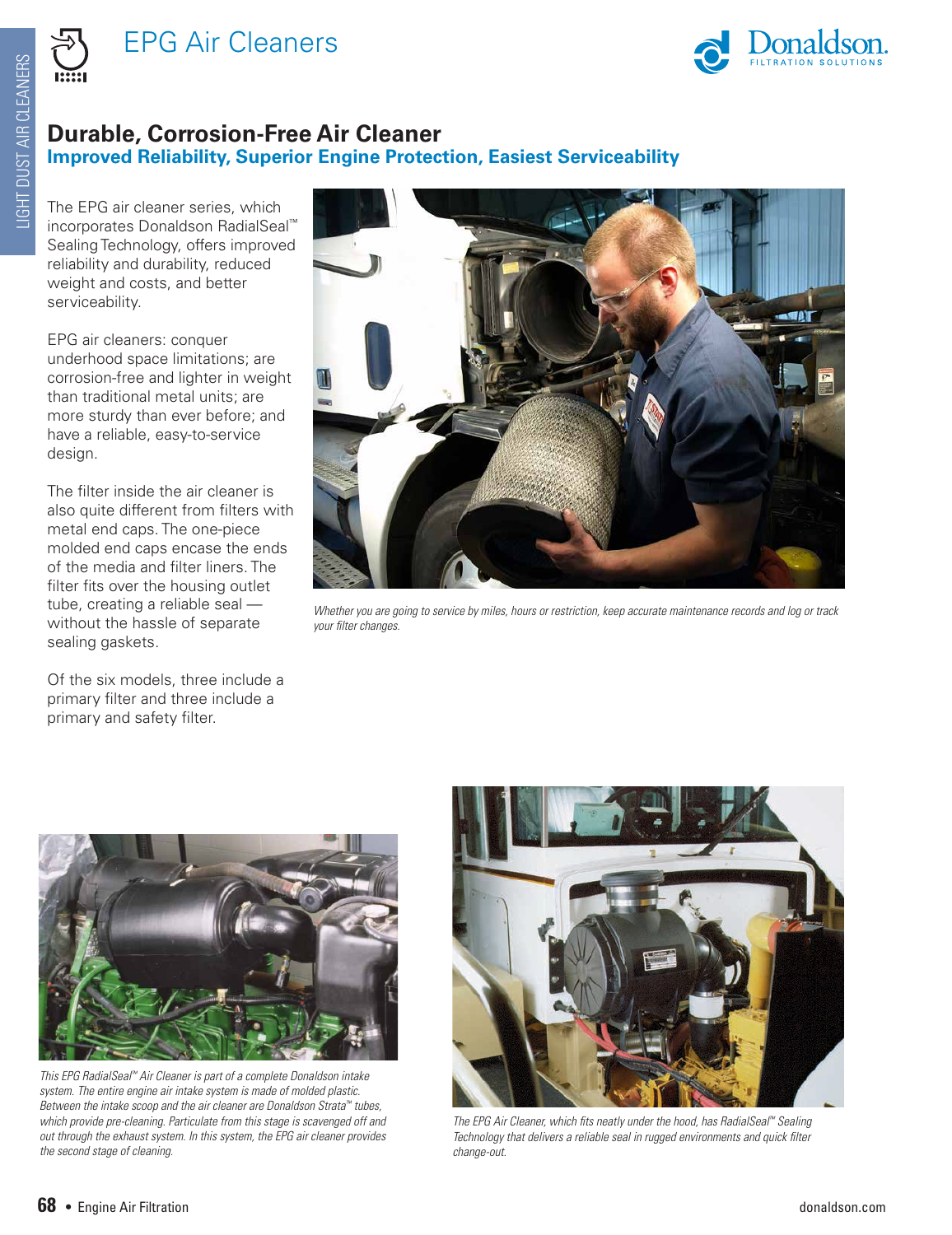

**Provides up to 1325 cfm Airflow per Air Cleaner**

#### **Applications**

- Provides up to 1325 cfm airflow per air cleaner — double airflow to engine by using two units
- Horizontal or vertical installation

#### **Ideal for**

- On-highway vehicles
- Marine and offshore equipment
- Light construction vehicles
- Agricultural vehicles
- Compressors and generator sets

#### **Air Cleaner Features**

- Durable plastic housing is corrosionfree and weighs less than metal air cleaners
- Very few service parts. Easy to service.
- No mounting bands required. Installs securely via molded-in mounting flange(s) with pre-drilled holes on the side of the housing.
- Available in three body diameters: 11" (279mm), 13" (330mm), 15" (381mm)
- Temperature tolerances: 11" (279mm) dia: -40 °F to 220°F (-40 °C to 104 °C) 13" (330mm) 15" (381mm) dia: -40 °F to 200 °F (-40 °C to 93 °C)

#### **Filter Features**

• RadialSeal™ Sealing Technology ensures reliability, is easy to service and makes the filter selfcentering, self-aligning and self-sealing



- All models can accommodate safety filter
- Donaldson Blue® high efficiency and extended service filters — which capture sub-micron contaminant such as soot and carbon — are available for some models (see service parts listing on page 71)







## **The Better Alternative to Drain Holes**

The Donaldson Vacuator™ Valve is an optional accessory for the EPG that expels water from the air cleaner *before* any reaches the filter — thereby extending filter life. Bare drain holes can clog or take in back splash, but the Vacuator™ Valve never does. The P525956 is a 1" (25mm) diameter model designed for over-highway applications.

#### **Installation is fast and easy:**

- 1. Locate the lowest point of the air cleaner to allow proper drainage through Vacuator Valve.
- 2. Remove filter(s) before drilling.
- 3. Drill a 1" (25mm) hole centered at the lowest point of the air cleaner as shown in illustration. Remove debris from drilling.
- 4. Install Vacuator Valve (P525956) by pushing it into the hole.
- 5. Reinstall filter(s), reattach cover.

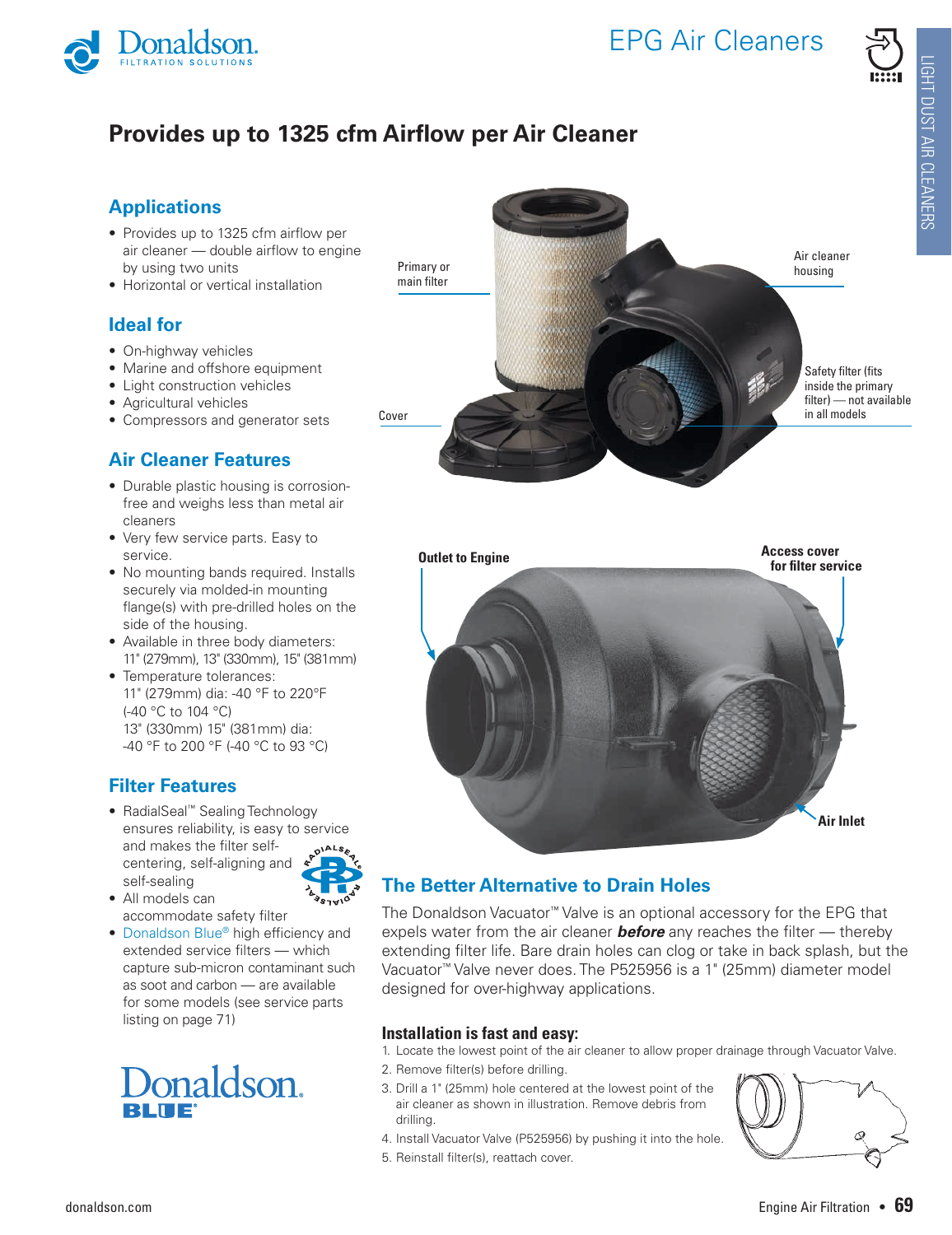



**EXECUTE** 

# **FLOW GENEROM Air in the Side, Out the End** (standard flow filters) **OUTLET** INLET

# **EPG Specification Illustrations**





## F 350 DIA 5 HOLES OUTLET  $12.12$ Ć 5.55  $3.75 -$ 3.75

| <b>Airflow</b>                      | <b>Air Cleaner</b><br><b>Model</b> |
|-------------------------------------|------------------------------------|
| MODELS WITH PRIMARY & SAFETY FILTER |                                    |
| 450 cfm @ 5.5" H <sub>2</sub> 0     | G110120                            |
| 650 cfm @ 6" H <sub>2</sub> 0       | G130089                            |
| 800 cfm @ 5.5" H <sub>2</sub> 0     | G150049                            |
| <b>MODELS WITH PRIMARY FILTER</b>   |                                    |
| 625 cfm @ 5.5" $H_2$ 0              | G110119                            |
| 950 cfm @ 10" H <sub>2</sub> 0      | G130079                            |
| 1325 cfm @ 8" H <sub>2</sub> 0      | G150048                            |

\*Results generated using laboratory testing pursuant to ISO5011. Actual performance during use may vary depending on multiple factors, including specific product configuration, external conditions and application.

#### 13" & 15" Models





#### **EPG Specifications**

| Air<br><b>Cleaner</b><br><b>Model</b> | <b>Body</b><br>Dia.<br>(A) | <b>Inlet</b><br>Dia.<br>(B) | <b>Outlet</b><br>Dia.<br>(C) | Length<br>(D)      | (G)                      | <b>Outlet</b><br>Length<br>(F) | (E)               | (H)      | (1)              | (J)                                            | (K)          | (L)      |
|---------------------------------------|----------------------------|-----------------------------|------------------------------|--------------------|--------------------------|--------------------------------|-------------------|----------|------------------|------------------------------------------------|--------------|----------|
| G110119                               | 10.86"<br>$276$ mm         | 5.50"<br>140mm              | 5.00"<br>$127$ mm            | 12.89"<br>$327$ mm | 8.56''<br>$217$ mm       | 1.95"<br>50 <sub>mm</sub>      | 6.00"<br>152mm    |          |                  | See drawing above for dimensions on 11" models |              |          |
| G110120                               | 10.86"<br>$276$ mm         | 5.50"<br>140mm              | 5.00"<br>$127$ mm            | 12.89"<br>$327$ mm | 8.56"<br>$217 \text{mm}$ | 1.95"<br>50 <sub>mm</sub>      | 6.00"<br>$152$ mm |          |                  | See drawing above for dimensions on 11" models |              |          |
| G130079                               | 12.62"                     | 6.00"                       | 5.00"                        | 16.02"             | 9.51"                    | 3.00"                          | 5.66"             | 7.75"    | 2.00"            | 8.00"                                          | 4.00"        | 6.00"    |
|                                       | $321$ mm                   | <b>152mm</b>                | $127$ mm                     | 407 <sub>mm</sub>  | 242mm                    | 76 <sub>mm</sub>               | 144mm             | $197$ mm | 51 <sub>mm</sub> | $203$ mm                                       | $102$ mm     | 152mm    |
| G130089                               | 12.62"                     | 6.00"                       | 5.00"                        | 16.02"             | 9.51"                    | 3.00"                          | 5.66"             | 7.75"    | 2.00"            | 8.00"                                          | 4.00"        | 6.00"    |
|                                       | $321$ mm                   | 152mm                       | $127$ mm                     | 407 <sub>mm</sub>  | 242mm                    | 76 <sub>mm</sub>               | 144mm             | $197$ mm | 51 <sub>mm</sub> | $203$ mm                                       | $102$ mm     | $152$ mm |
| G150048                               | 14.62"                     | 7.00"                       | 7.00"                        | 15.75"             | 10.19"                   | 1.82"                          | 7.00"             | 7.50"    | 4.12"            | 8.50"                                          | 4.25"        | 8.00"    |
|                                       | $371$ mm                   | <b>178mm</b>                | $178$ mm                     | 400mm              | $259$ mm                 | 46mm                           | $178$ mm          | $191$ mm | $105$ mm         | $216$ mm                                       | <b>108mm</b> | $203$ mm |
| G150049                               | 14.62"                     | 7.00"                       | 7.00"                        | 15.75"             | 10.19"                   | 1.82"                          | 7.00"             | 7.50"    | 4.12"            | 8.50"                                          | 4.25"        | 8.00"    |
|                                       | $371$ mm                   | $178$ mm                    | $178$ mm                     | 400mm              | $259$ mm                 | 46mm                           | $178$ mm          | 191mm    | <b>105mm</b>     | $216$ mm                                       | <b>108mm</b> | $203$ mm |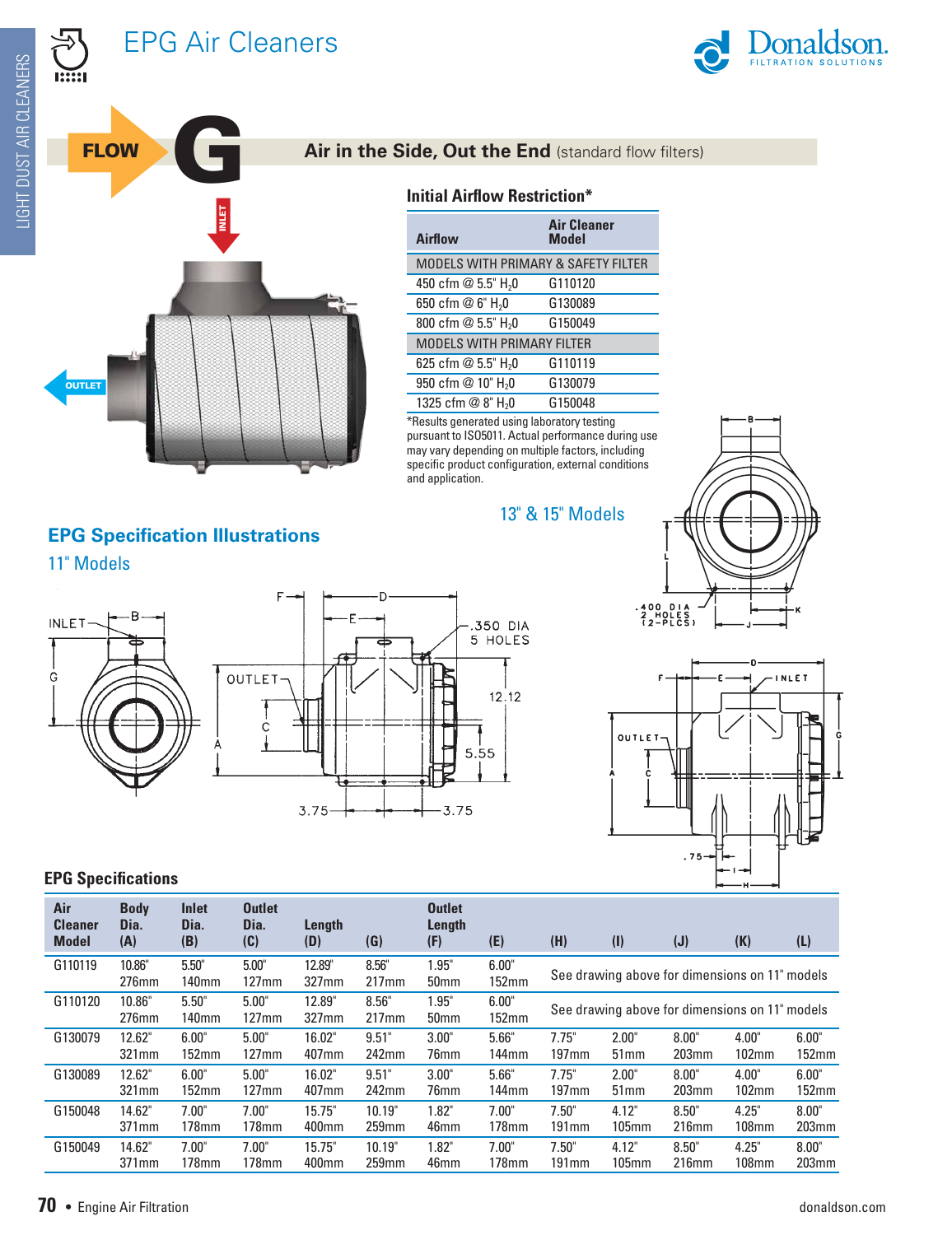

# EPG Air Cleaners

## **EPG Service Parts & Accessories**

#### **G110119 EPG**

| Elbow, 90° reducing  P143895                                  |  |
|---------------------------------------------------------------|--|
|                                                               |  |
| Filter, primary-Donaldson Blue® DBA5067                       |  |
| Filter, primary - SM  P527484 3                               |  |
|                                                               |  |
|                                                               |  |
| Informer <sup>™</sup> indicator 25" H <sub>2</sub> O  X002277 |  |
| Inlet hood, plastic H000604                                   |  |
| Outlet band clamp P148345                                     |  |
|                                                               |  |
| Vacuator <sup>™</sup> Valve  P525956                          |  |
|                                                               |  |

#### **G110120 EPG**

| Elbow, 90° reducing  P143895                                  |  |
|---------------------------------------------------------------|--|
|                                                               |  |
| Filter, primary-Donaldson Blue <sup>®</sup> DBA5067           |  |
| Filter, primary - SM  P527484 3                               |  |
|                                                               |  |
|                                                               |  |
| Informer <sup>™</sup> indicator 25" H <sub>2</sub> O  X002277 |  |
| Inlet hood, plastic H000604                                   |  |
| Outlet band clamp P148345                                     |  |
| Thumb screw P527435                                           |  |
| Vacuator™ Valve  P525956                                      |  |
|                                                               |  |

#### **G130079 EPG**

| Elbow, 90° reducing  P143895            |  |
|-----------------------------------------|--|
|                                         |  |
| Filter, primary - SM  P533930 3         |  |
| Filter, primary-Donaldson Blue® DBA5109 |  |
|                                         |  |
|                                         |  |
| Informer™ indicator 25" H2O  X002277    |  |
| Inlet hood, metal H000275               |  |
| Inlet hood, plastic H000606             |  |
| Outlet band clamp P148345               |  |
| Thumb screw P527435                     |  |
| Vacuator™ Valve  P525956                |  |
|                                         |  |

#### **G130089 EPG**

| Elbow, 90° reducing  P143895                                  |  |
|---------------------------------------------------------------|--|
|                                                               |  |
| Filter, primary - SM  P533930 3                               |  |
| Filter, primary-Donaldson Blue® DBA5109                       |  |
|                                                               |  |
|                                                               |  |
| Informer <sup>™</sup> indicator 25" H <sub>2</sub> O  X002277 |  |
| Inlet hood, metal H000275                                     |  |
| Inlet hood, plastic H000606                                   |  |
| Outlet band clamp P148345                                     |  |
|                                                               |  |
|                                                               |  |



**Mounting Flange**

#### 11" Model Shown

#### **G150048 EPG**

| Filter, primary-Donaldson Blue® DBA5069                       |  |
|---------------------------------------------------------------|--|
| Filter, primary - SM  P527682 3                               |  |
|                                                               |  |
|                                                               |  |
| Informer <sup>™</sup> indicator 25" H <sub>2</sub> O  X002277 |  |
| Inlet hood, metal H000339                                     |  |
| Inlet hood, plastic H000607                                   |  |
| Outlet band clamp P148348                                     |  |
|                                                               |  |
| Vacuator <sup>™</sup> Valve  P525956                          |  |
|                                                               |  |

#### **G150049 EPG**

| Filter, primary - SM  P527682 3                               |  |
|---------------------------------------------------------------|--|
| Filter, primary-Donaldson Blue® DBA5069                       |  |
|                                                               |  |
|                                                               |  |
|                                                               |  |
| Informer <sup>™</sup> indicator 25" H <sub>2</sub> O  X002277 |  |
| Inlet hood, metal H000339                                     |  |
| Inlet hood, plastic H000607                                   |  |
| Outlet band clamp P148348                                     |  |
| Vacuator <sup>™</sup> Valve  P525956                          |  |



#### **NOTES:**

- 3 = Shipped with air cleaner initially
- $4 =$  Safety filter is designed to fit this air cleaner, but was not originally shipped with it (note that adding a safety filter will decrease the maximum airflow throughput)

#### SM= Scheduled Maintenance

Donaldson Blue® = High Efficiency, Extended Service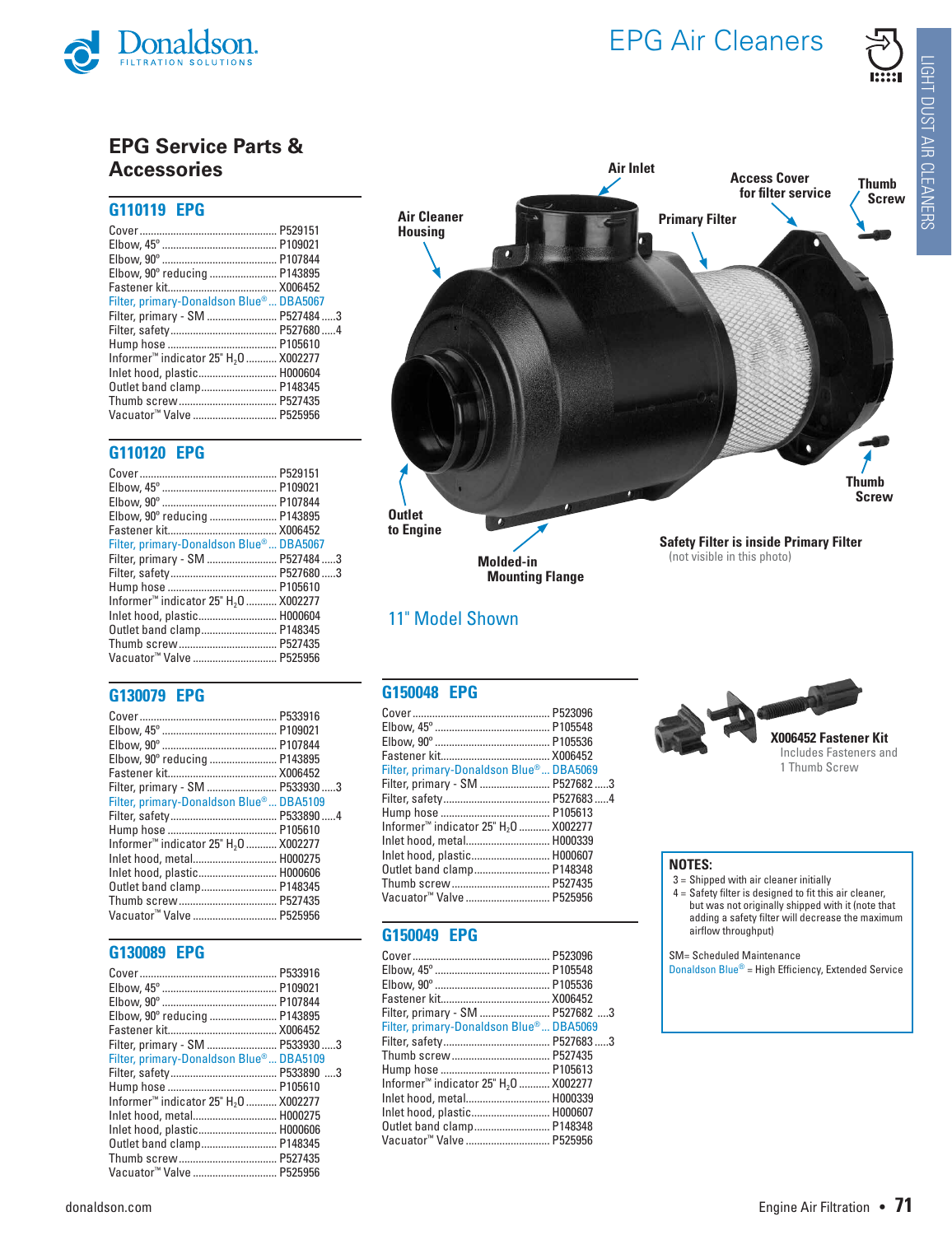

## EPG Air Cleaners Service Instructions



This servicing information is provided as a best practices guide. It is not intended to replace or supersede the service instructions supplied by your engine or vehicle manufacturer.

#### **1 Check the Restriction**

Measure the restriction of the air cleaner with a Donaldson filter service indicator, service gauge or water manometer. Use the restriction tap provided on the air cleaner or at the transfer pipe. Replace the filter only when the restriction level has reached the maximum recommended by the engine or equipment manufacturer or on a regular service schedule.



**4**

**5**

#### **Remove the Filter**

Unfasten or unlatch the service cover. The RadialSeal**™** filter fits tightly over the outlet tube to create the critical seal, so there will be some initial resistance, similar to breaking the seal on a jar. Gently move the end of the filter back and forth to break the seal. Rotate while pulling the filter straight out. Avoid knocking the filter against the housing.





#### **Clean Out the Vacuator™ Valve 3**

Remove the Vacuator Valve and clean out any dust found in the drop tube. Reinstall Vacuator Valve or replace if found worn or damaged. If your air cleaner is equipped with a Vacuator Valve, visually check and physically squeeze it.





Make sure the valve is flexible and not inverted, damaged or plugged. Replace it if damaged or if it looks like any of these images. A damaged or missing Vacuator**™** Valve will disrupt the designed flow of air through the air cleaner.

#### **Inspect the Old Filter**

Inspect the old filter for any signs of leaks. A streak of dust on the clean side of the filter is a telltale sign. Eliminate any source of air leaks before installing the new primary filter.

#### **Visually Inspect the Safety Filter**

If your air cleaner has a safety filter, do a visual inspection for damage. Verify that the safety filter is properly seated in the housing. Do not remove the safety filter unless it is damaged or due for replacement. The safety filter should be replaced every three primary filter changes. When you remove the safety filter, replace it immediately or make sure you cover the air cleaner outlet tube to avoid admitting any contaminant.